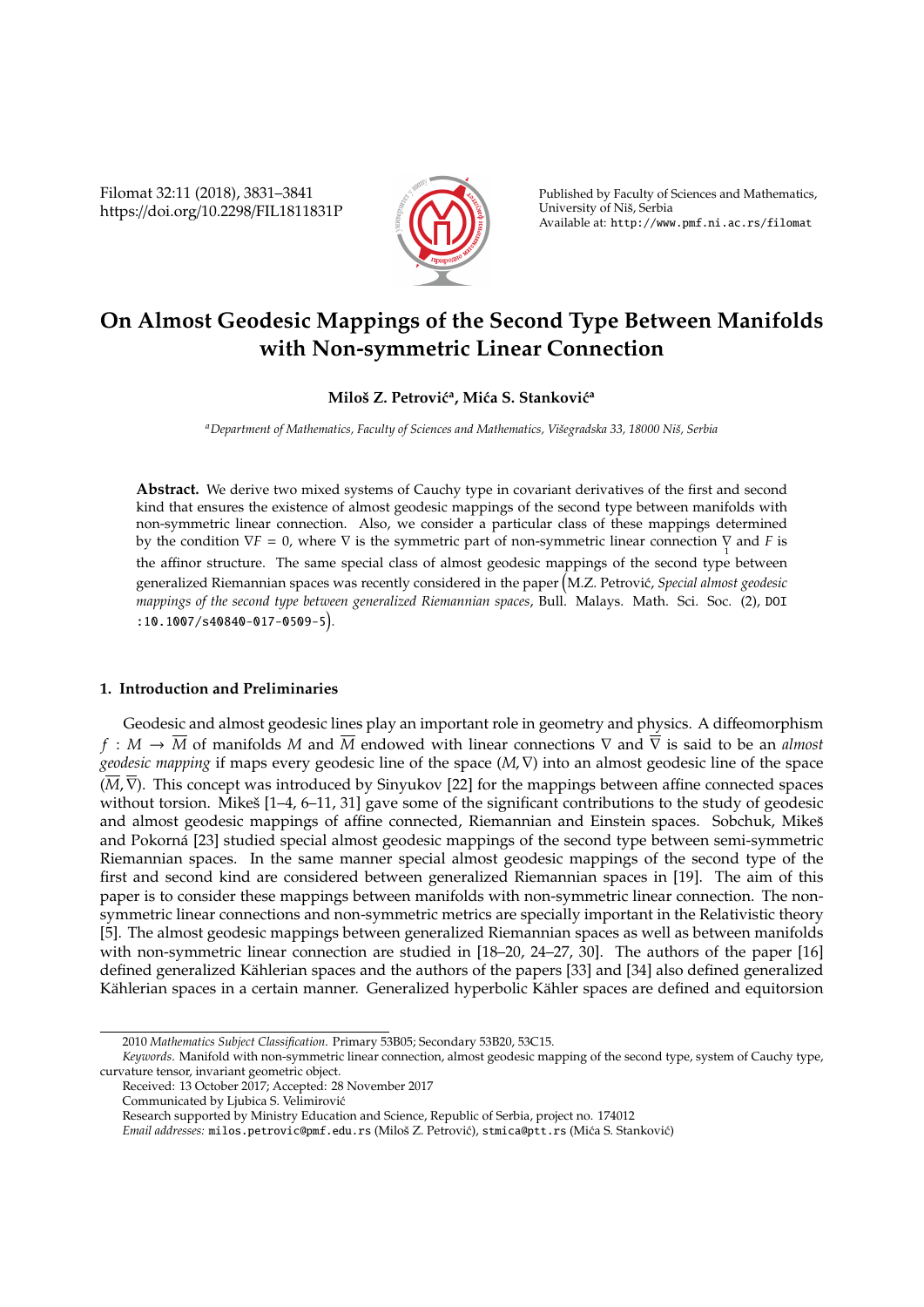holomorphically projective mappings of these spaces are studied in [17]. Invariant geometric objects of equitorsion holomorphically projective mappings of generalized Kählerian spaces are found in [34]. The same approach was also used for finding invariant geometric objects of equitorsion geodesic mappings of general affine connection spaces in [32]. Geodesic mappings of general affine connection spaces and holomorphically projective mappings of both generalized elliptic and hyperbolic Kählerian spaces are just particular cases of almost geodesic mappings of the second type of manifolds with non-symmetric linear connection that will be considered in this paper.

Let *M* be an *n*-dimensional differentiable manifold with non-symmetric linear connection  $\nabla$ . It is well known that another non-symmetric linear connection  $\frac{1}{2}$  on the manifold *M* is defined by [14]

$$
\underset{2}{\nabla_X}Y=\underset{1}{\nabla_Y}X+[X,Y],\ X,Y\in\mathcal{X}(M),
$$

where as usual  $X(M)$  denotes a set of smooth vector fields on *M* and [ $\cdot$ , $\cdot$ ] denotes the Lie bracket.

Let  $(U, u)$ ,  $u = (u^1, \ldots, u^n)$  be a local chart at the point  $p \in M$ . The set of vectors at *p* is the vector space with basis

$$
\frac{\partial}{\partial u^1},\ldots,\frac{\partial}{\partial u^n}.
$$

Let us denote

$$
X = \frac{\partial}{\partial u^i}, \quad Y = \frac{\partial}{\partial u^j}, \quad Z = \frac{\partial}{\partial u^k},
$$

and abbreviate  $\frac{\partial}{\partial u^i}$  by  $\partial_i$ , then we have

$$
\nabla_{\partial_i} \partial_j = L_{ij}^h \partial_h \quad \text{and} \quad \nabla_{\partial_i} \partial_j = L_{ji}^h \partial_h,
$$

where the functions  $L_{ij}^h$  are called linear connection coefficients or components of non-symmetric linear connection.

In this section we consider basic equations of almost geodesic mappings of the second type between manifolds with non-symmetric linear connections  $\sum_{1}$  and  $\sum_{2}$ . The non-symmetric linear connections  $\sum_{\theta} (\theta \in$  $\{1, 2\}$ ) induce covariant derivatives of tensor fields  $\begin{bmatrix} 13, 15 \end{bmatrix}$ 

$$
\begin{aligned} \nabla_{m} a_{j}^{i} &\equiv a_{j|m}^{i} = a_{j,m}^{i} + L_{pm}^{i} a_{j}^{p} - L_{jm}^{p} a_{p}^{i}, \\ \nabla_{m} a_{j}^{i} &\equiv a_{j|m}^{i} = a_{j,m}^{i} + L_{mp}^{i} a_{j}^{p} - L_{mj}^{p} a_{p}^{i}, \end{aligned}
$$

where  $a^i_{j,m}$  denotes the partial derivative of a tensor  $a^i_j$  with respect to  $x^m$  and  $\bigcup_{\theta}$  denotes the covariant derivative with respect to the connection  $\bigtriangledown$ ,  $\theta \in \{1, 2\}$ .

Let  $c: I \rightarrow M$  be a curve on a manifold M with non-symmetric linear connection satisfying the regularity condition  $c'(t) \neq 0$ , and let  $\xi(t) = (c(t), c'(t))$  be the tangent vector field along *c*. The curve *c* is called an *almost geodesic of the kind*  $\theta$  *(* $\theta \in \{1, 2\}$ *) if there exist vector fields*  $X_1$  *and*  $X_2$  *satisfying*  $\bigvee_\theta \xi X_i = a_i^j$  $i<sub>i</sub><sup>J</sup>X<sub>j</sub>$ , for some differentiable functions *a j i* : *I* → R and differentiable real functions *b<sup>i</sup>*(*t*) along *c* such that  $ξ = b<sup>1</sup>X<sub>1</sub> + b<sup>2</sup>X<sub>2</sub>$ holds.

In the present paper we deal with almost geodesic mappings of the second type between manifolds with non-symmetric linear connection [25]. By using two kinds of covariant differentiation we examine two mixed systems of Cauchy type in covariant derivatives for the existence of almost geodesic mappings of the second type between manifolds with non-symmetric linear connection. Some relations between independent curvature tensors of non-symmetric linear connection with respect to special almost geodesic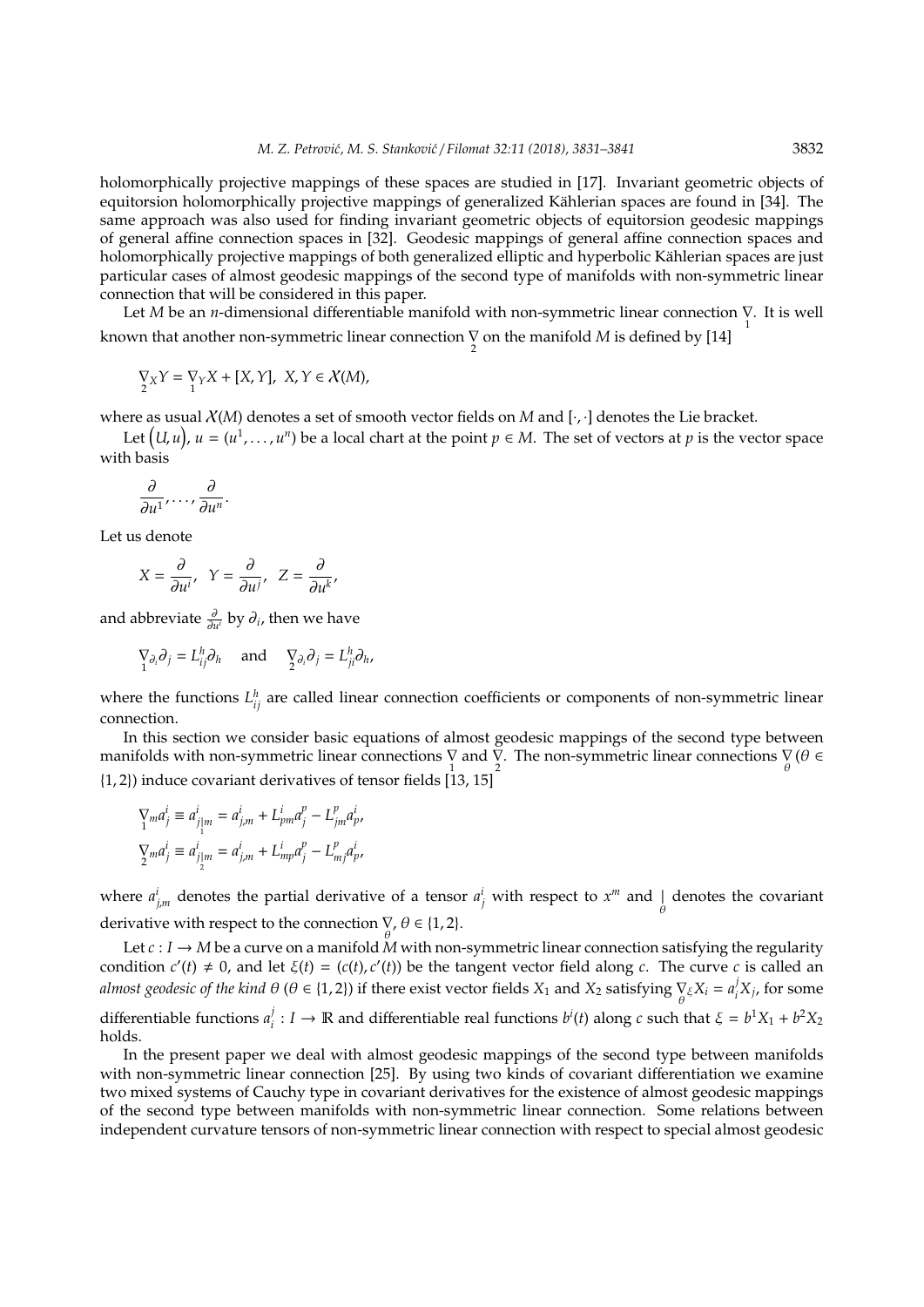mappings of the second type between manifolds with non-symmetric linear connection are examined. Also, some generalizations of the Weyl (projective) curvature tensor are obtained.

An outline of this paper is as follows. Mixed systems of Cauchy type in covariant derivatives for the existence of almost geodesic mappings of the second type between manifolds with non-symmetric linear connection are given in Section 2. Relations between five independent curvature tensors of non-symmetric linear connection with respect to special almost geodesic mappings of the second type between manifolds with non-symmetric linear connection are given in Section 3. Section 4 is devoted to geometric objects that are invariant with respect to special almost geodesic mappings of the second type between manifolds with non-symmetric linear connection.

#### **2. Almost Geodesic Mappings of the Second Type of Manifolds with Non-symmetric Linear Connection**

In [24] the basic facts on almost geodesic lines and almost geodesic mappings of manifolds with nonsymmetric linear connection (in the index notation) are given. Let *M* and *M* be two *n*-dimensional manifolds  $(n > 2)$  with non-symmetric linear connections  $\overline{V}$  and  $\overline{V}$ , respectively. We can consider these manifolds in the *common coordinate system with respect to the diffeomorphism*  $f : M \to \overline{M}$ *. In this coordinate system the* 

corresponding points  $p \in M$  and  $f(p) \in \overline{M}$  have the same coordinates. Therefore we can suppose  $M \equiv \overline{M}$ and for  $\theta \in \{1,2\}$  we can put

$$
P_{\theta} = \overline{V}_{\theta} - V_{\theta},
$$

where  $P_{\theta}$  is a tensor field of type (1, 2), called the *deformation tensor field of linear connections*  $\frac{\nabla}{\theta}$  *and*  $\frac{\nabla}{\theta}$  *with respect to the mapping f*. In local coordinates, we have

$$
P_{1ij}^{h} = \overline{L}_{ij}^{h} - L_{ij}^{h}, \quad P_{2ij}^{h} = \overline{L}_{ji}^{h} - L_{ji}^{h}, \tag{1}
$$

where  $L_{ij}^h(L_{ji}^h)$  and  $\overline{L}_{ij}^h(\overline{L}_{ji}^h)$  are components of the non-symmetric linear connections  $\sum_{1}^{\infty}(\nabla)$  and  $\overline{\nabla}(\overline{\nabla})$ , respectively. Analogously as in [4] let us introduce tensor fields  $\frac{p}{1}$  and  $\frac{p}{2}$  of type (1, 3) given by

$$
P(X, Y, Z) = \sum_{CS(X, Y, Z)} \nabla_Z P(X, Y) + P(P(X, Y), Z), \ X, Y, Z \in \mathcal{X}(M)
$$
\n(2)

and

$$
P(X, Y, Z) = \sum_{CS(X, Y, Z)} \nabla_Z P(X, Y) + P(Z, P(X, Y)), \ X, Y, Z \in \mathcal{X}(M),
$$
\n(3)

where  $\sum_{CS(\cdot,\cdot,\cdot)}$  denotes the cyclic sum on arguments in brackets.

A diffeomorphism  $f$  of a manifold  $M$  with non-symmetric linear connection  $\bigtriangledown\limits_{\theta}$  onto the manifold  $\overline{M}$  with non-symmetric linear connection  $\overline{\nabla}$  is an *almost geodesic mapping of the kind*  $\theta(\theta \in \{1,2\})$  if and only if the following condition is satisfied

$$
P_{\theta}(X_1, X_2, X_3) \wedge P_{\theta}(X_4, X_5) \wedge X_6 = 0, \ X_i \in \mathcal{X}(M), \ i = 1, ..., 6,
$$

where P is the deformation tensor field of the non-symmetric linear connections  $\overline{V}$  and  $V$ , with respect to the diffeomorphism *f*, whereas  $P(X, Y, Z)$  and  $P(X, Y, Z)$  are respectively defined by (2) and (3).

Basic facts on almost geodesic mappings of the second type between non-symmetric affine connection spaces are given in [25]. We have two kinds of almost geodesic mappings of the second type  $\pi_2$ ,  $\theta \in \{1,2\}$ .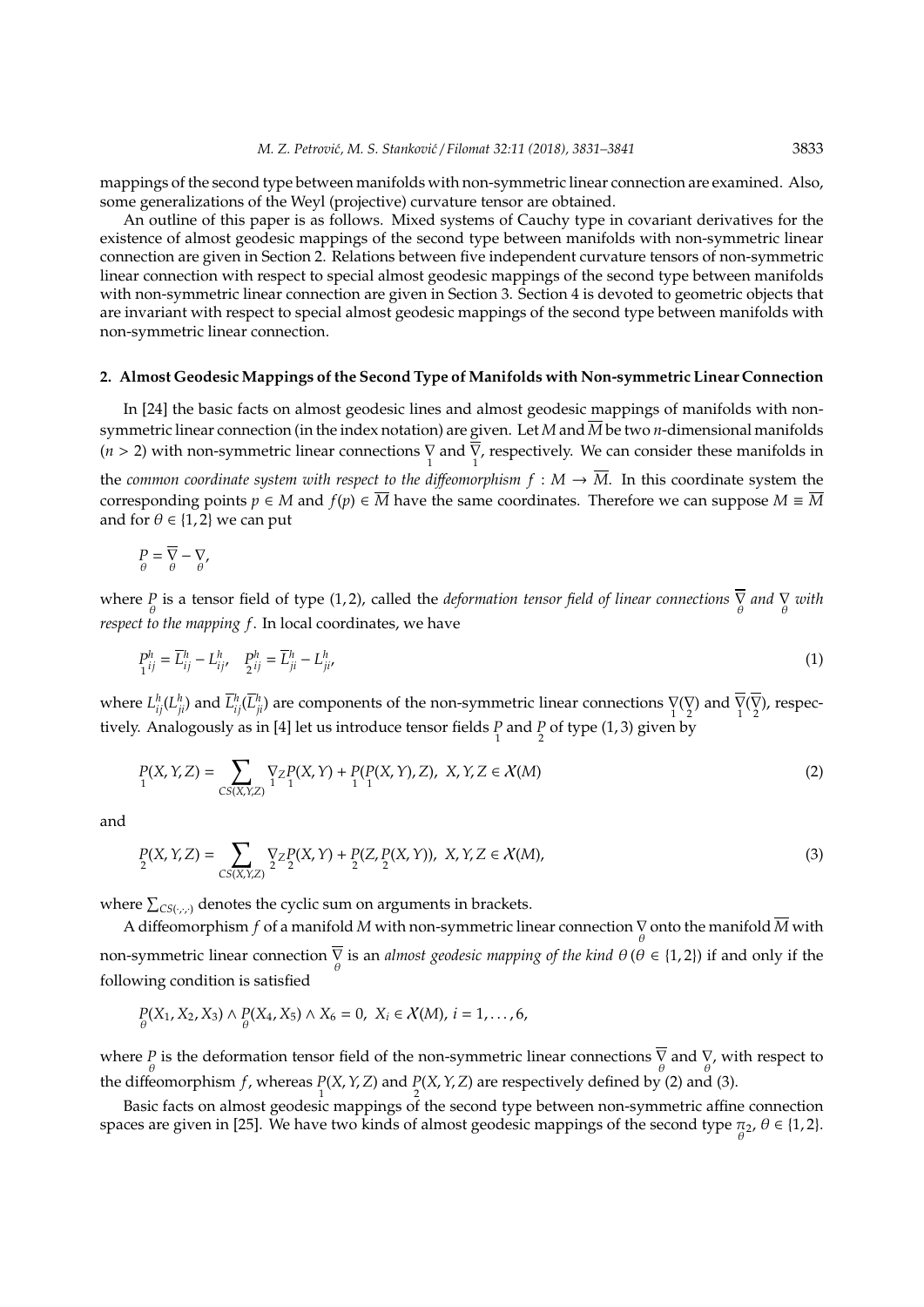The basic equations of these mappings are given by [25] M.S. Stanković, *On a canonic almost geodesic mappings of the second type of a*ffi*ne spaces*, Filomat 13, (1999), 105–114.

$$
P(X,Y) = \sum_{\substack{CS(X,Y) \\ 2}} \left( \psi(X) \cdot Y + \sigma(X) \cdot FY \right) + K(X,Y),
$$
\n
$$
P(X,Y) = P(Y,X),
$$
\n(4)

where *X*,  $Y \in X(M)$ ,  $\psi$  and  $\sigma$  are 1-forms, *K* is an anti-symmetric tensor field of type (1, 2) and *F* is a tensor field of type (1, 1) satisfying

$$
\sum_{\substack{CS(X,Y)\\CS(X,Y)}} \left( \nabla_Y FX + F^2 X \cdot \sigma(Y) + K(FY,X) \right) =
$$
\n
$$
\sum_{\substack{CS(X,Y)\\CS(X,Y)}} \left( \mu(X) \cdot FY + \nu(X) \cdot Y \right), \quad X, Y \in \mathcal{X}(M), \quad \theta \in \{1, 2\},
$$
\n(5)

for some 1-forms  $\mu$  and  $\nu$ .

Let us introduce a tensor field  $\underset{1}{Q}$  of type (1, 2) defined by

$$
Q(X,Y) = \sum_{CS(X,Y)} \Big(-F^2X\cdot \sigma(Y) - K(FY,X) + \mu(X)\cdot FY + \nu(X)\cdot Y\Big).
$$

Then for  $\theta = 1$  the condition (5) can be represented in the following way

$$
\nabla_Y F(X) + \nabla_X F(Y) = Q(X, Y),\tag{6}
$$

which further implies

$$
\nabla_Z \nabla_Y FX + \nabla_Z \nabla_X FY = \nabla_Z Q(X, Y).
$$

Now, let us consider the following expression

$$
\nabla_{Y}Q(X,Z) - \nabla_{Z}Q(X,Y) + \nabla_{X}Q(Y,Z) =\n\n\nabla_{Y}\nabla_{Z}FX + \nabla_{Y}\nabla_{X}FZ - \nabla_{Z}\nabla_{Y}FX\n\n-\nabla_{Z}\nabla_{X}FY + \nabla_{X}\nabla_{Z}FY + \nabla_{X}\nabla_{Y}FZ =\n\n\nabla_{Y}\nabla_{Z}FX - \nabla_{Z}\nabla_{Y}FX + \nabla_{X}\nabla_{Z}FY - \nabla_{Z}\nabla_{X}FY\n\n+\nabla_{X}\nabla_{Y}FZ - \nabla_{Y}\nabla_{X}FZ + 2\nabla_{Y}\nabla_{X}FZ =\n\nR(Y,Z)FX - F(R(Y,Z)X) - \nabla_{T(Z,Y)}F(X)\n\n+ R(X,Z)FY - F(R(X,Z)Y) - \nabla_{T(Z,X)}F(Y)\n\n+ R(X,Y)FZ - F(R(X,Y)Z) - \nabla_{T(Y,X)}F(Z) + 2\nabla_{Y}\nabla_{X}FZ,
$$
\n(1)

where we used the first Ricci type identity [13, 15]

$$
\underset{1}{\nabla_X}\nabla_YFZ-\underset{1}{\nabla_Y}\nabla_XFZ=R(X,Y)FZ-F(R(X,Y)Z)-\underset{1}{\nabla_{T(Y,X)}FZ}.
$$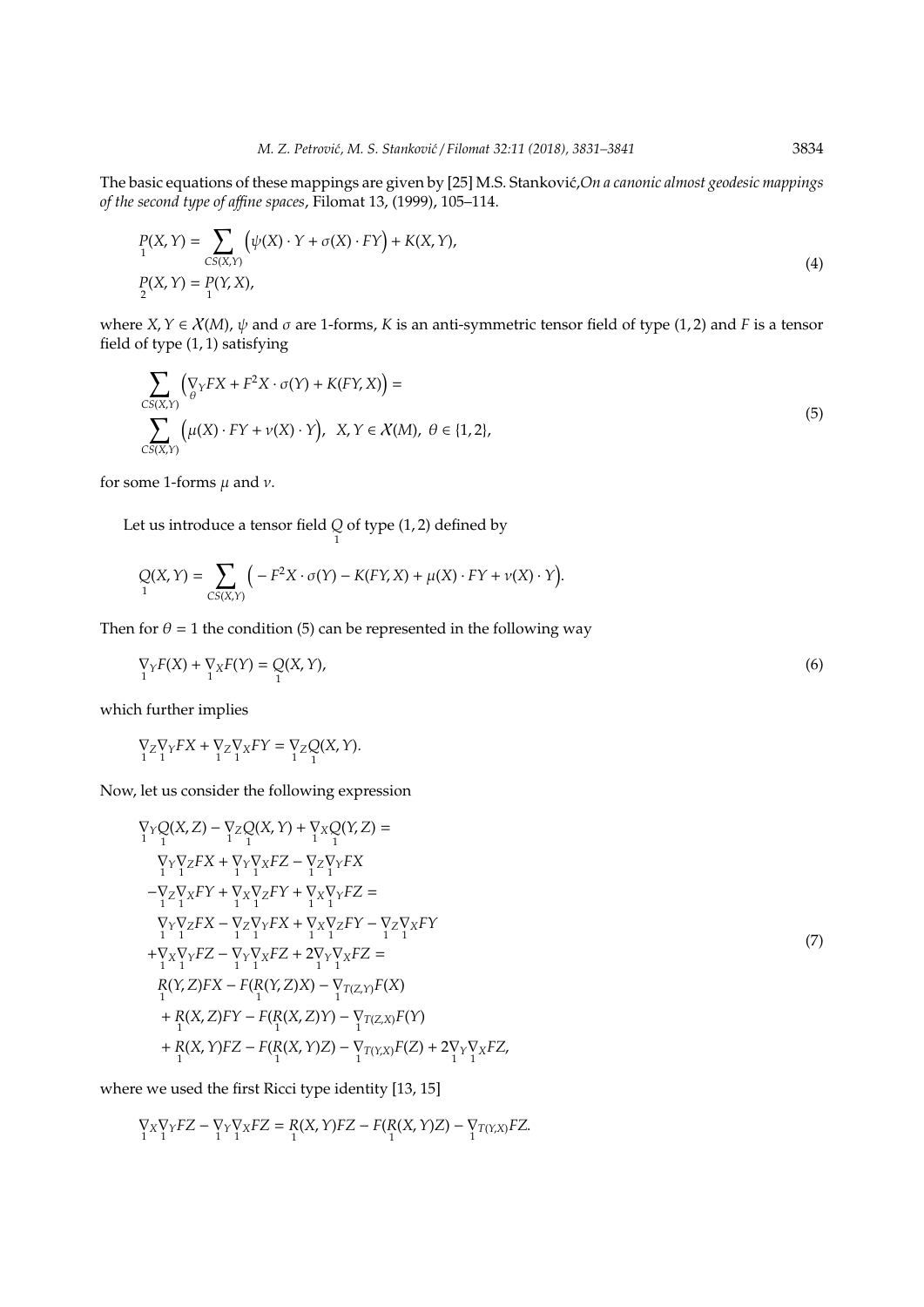From (7) by applying the property  $\frac{R(X, Y)Z}{1} = -\frac{R(Y, X)Z}{1}$  of the curvature tensor  $\frac{R}{1}$  we can easily obtain the following system of Cauchy type

$$
V(X, Z) = V_Z F(X),
$$
  
\n
$$
\nabla_Y V(X, Z) = -2F(P(X, Z)Y) - P(Y, Z)FX
$$
  
\n
$$
+ P(Y, X)FZ + P(Z, X)FY
$$
  
\n
$$
+ F(P(X, Y)Z + P(Y, Z)X - P(Z, X)Y)
$$
  
\n
$$
+ V(Z, T(X, Y)) + V(Y, T(X, Z)) + V(X, T(Y, Z))
$$
  
\n
$$
+ V_Y Q(Z, X) - V_X Q(Z, Y) + V_Z Z (Y, X)
$$
  
\n(8)

with respect to the tensor fields *F* and *V*.According to the first equation in (8) equation (6) takes form

$$
V(X, Y) + V(Y, X) = Q(X, Y),
$$

algebraic character with respect to  $V$  and  $Q$ . Together with (8) give a mixed system of Cauchy type in covariant derivatives.

Analogously, we can consider almost geodesic mappings of type  $\pi_2$ . By using the second Ricci type identity [13, 15]

$$
\underset{2}{\nabla_X}\underset{2}{\nabla_Y}FZ-\underset{2}{\nabla_Y}\underset{2}{\nabla_X}FZ=\underset{2}{R(X,Y)}FZ-F(\underset{2}{R(X,Y)}Z)+\underset{2}{\nabla_{T(Y,X)}FZ},
$$

and the property  $\frac{R}{2}(X, Y)Z = -\frac{R}{2}(Y, X)Z$  of the curvature tensor  $\frac{R}{2}$ . From (7) one can easily obtain the following mixed Cauchy type system in covariant derivatives

$$
V_2(X, Z) = V_2F(X),
$$
  
\n
$$
V_2Y_2(Y, Z) = -2F(P_2(Z, X)Y) - P_2(Y, Z)FX
$$
  
\n
$$
+ P_2(Y, X)FZ + P_2(Z, X)FY
$$
  
\n
$$
+ F(P_2(X, Y)Z + P_2(Y, Z)X - P_2(Z, X)Y)
$$
  
\n
$$
+ V(Z, T(X, Y)) + V(Y, T(X, Z)) + V(X, T(Y, Z))
$$
  
\n
$$
+ V_2Y_2(Z, X) - V_2X_2(Z, Y) + V_2Z_2(Y, X),
$$
  
\n(9)

where  $Q(X, Y) = V(X, Y) + V(Y, X)$ .

<sup>2</sup><br>The systems of equations (8) and (9) are nonlinear. Hence if we consider almost geodesic mappings of type  $\pi_2$  ( $\theta$  = 1, 2) we encounter difficulties and do not come up with some interesting results, therefore we will consider some subclasses of these mappings. Almost geodesic mappings of type  $\pi_2(e) e = \pm 1$ ,  $\theta = 1$ , 2 between manifolds with non-symmetric linear connection shall be of particular importance.

#### **3. Special Almost Geodesic Mappings of the Second Type and Relations Between Curvature Tensors**

We consider special almost geodesic mappings of type  $\pi_2(e)$ ,  $e = \pm 1$  ( $\theta = 1, 2$ ) between manifolds with non-symmetric linear connection, we denote then by  $\pi_2(e,\nabla\bar{F})$ . The mappings of this type have been already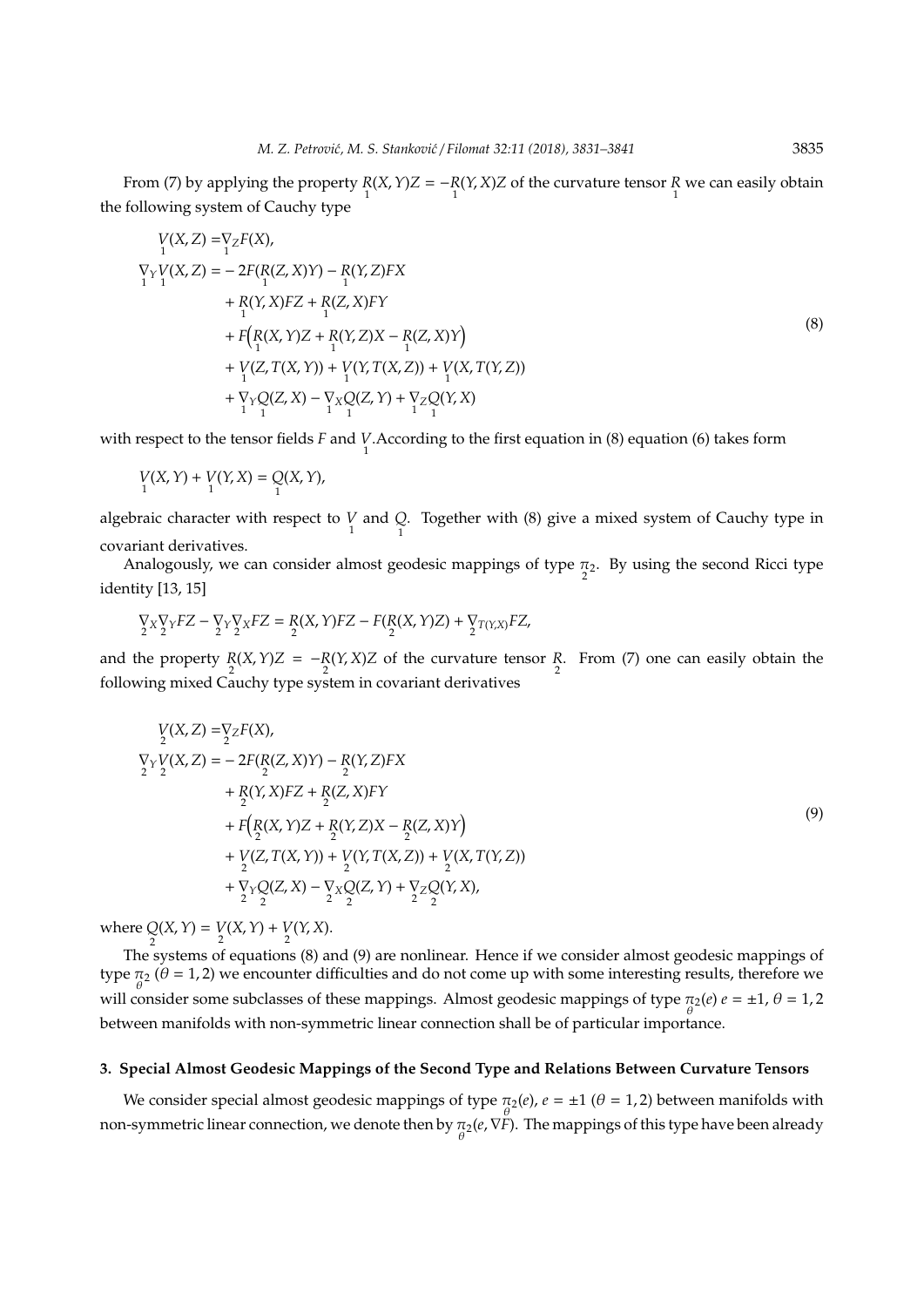studied in the case of generalized Riemannian spaces [19]. *Basic equations of mappings* π<sub>2</sub>(*e*, ∇*F*), *e* = ±1, *θ* ∈ {1, 2} are given by [19]

$$
P_{\theta}(X,Y) = (-1)^{(\theta-1)} \Big( \sum_{CS(X,Y)} \Big( \psi(X) \cdot Y + \sigma(X) \cdot FY \Big) + K(X,Y) \Big),
$$
  

$$
\sum_{CS(X,Y)} \Big( \nabla_Y FX - (-1)^{\theta} K(FY,X) \Big) = \sum_{CS(X,Y)} \Big( \mu(X) \cdot FY - \mu(FX) \cdot Y \Big),
$$
 (1)

where *X*,*Y* ∈ X(*M*), ψ, σ are 1-forms, *K* is an anti-symmetric tensor field of type (1, 2) and *F* is a tensor field of type (1, 1) satisfying

$$
F^2 = eI, \quad \nabla F = 0. \tag{2}
$$

In (2) and in what follows  $\nabla$  denotes the symmetric part of non-symmetric linear connection  $\sum_{1}$  i.e.,

$$
\nabla_X Y = \frac{1}{2} \Big( \nabla_X Y + \nabla_Y X \Big).
$$

A non-symmetric linear connection  $\frac{1}{1}$  is determined by its symmetric part  $\frac{1}{1}$  and the torsion tensor field *T* by

$$
\nabla_X Y = \nabla_X Y + \frac{1}{2} T(X, Y).
$$

The deformation tensor field *P* of symmetric linear connection ∇ is given by

$$
P(X,Y) = \frac{1}{2} \Big( \frac{P(X,Y) + P(Y,X)}{\theta} \Big), \quad \theta \in \{1,2\}.
$$
 (3)

**Example 3.1.** (See Example 3.1 in [19]) *A generalized Kähler space* (see [16, 28, 29]) *is a generalized Riemannian space equipped with a non-symmetric Riemannian metric* 1 *and an a*ffi*nor structure F that satisfy*

$$
F^{2} = -I,
$$
  
\n
$$
\underline{g}(FX, FY) = -\underline{g}(X, Y),
$$
  
\n
$$
\nabla F = 0 \text{ and } \nabla F = 0,
$$

*where*  $g$  *is the symmetric part of metric g.* 

*A generalized K¨ahler space is a manifold with non-symmetric linear connection. The non-symmetric linear connection* ∇ 1 *is explicitly defined by*

$$
\underline{g}(\nabla_X Y, Z) = \frac{1}{2}(Xg(Y, Z) + Yg(Z, X) - Zg(Y, X)),
$$

*whereas the non-symmetric linear connection* ∇ 2 *is given by*

$$
\underset{2}{\nabla}XY=\underset{1}{\nabla}YX.
$$

*Let* (*M*,  $g$ , *F*) and ( $\overline{M}$ ,  $\overline{g}$ ,  $\overline{F}$ ) be two generalized Kähler spaces of dimension 2n  $\geq$  4. An equitorsion holomorphically *projective mapping f* : M  $\rightarrow$   $\overline{M}$  (see [28, 29]) *is an equitorsion almost geodesic mapping of type*  $\pi_2$ *(*−1, VF),  $\theta$  ∈ {1, 2}.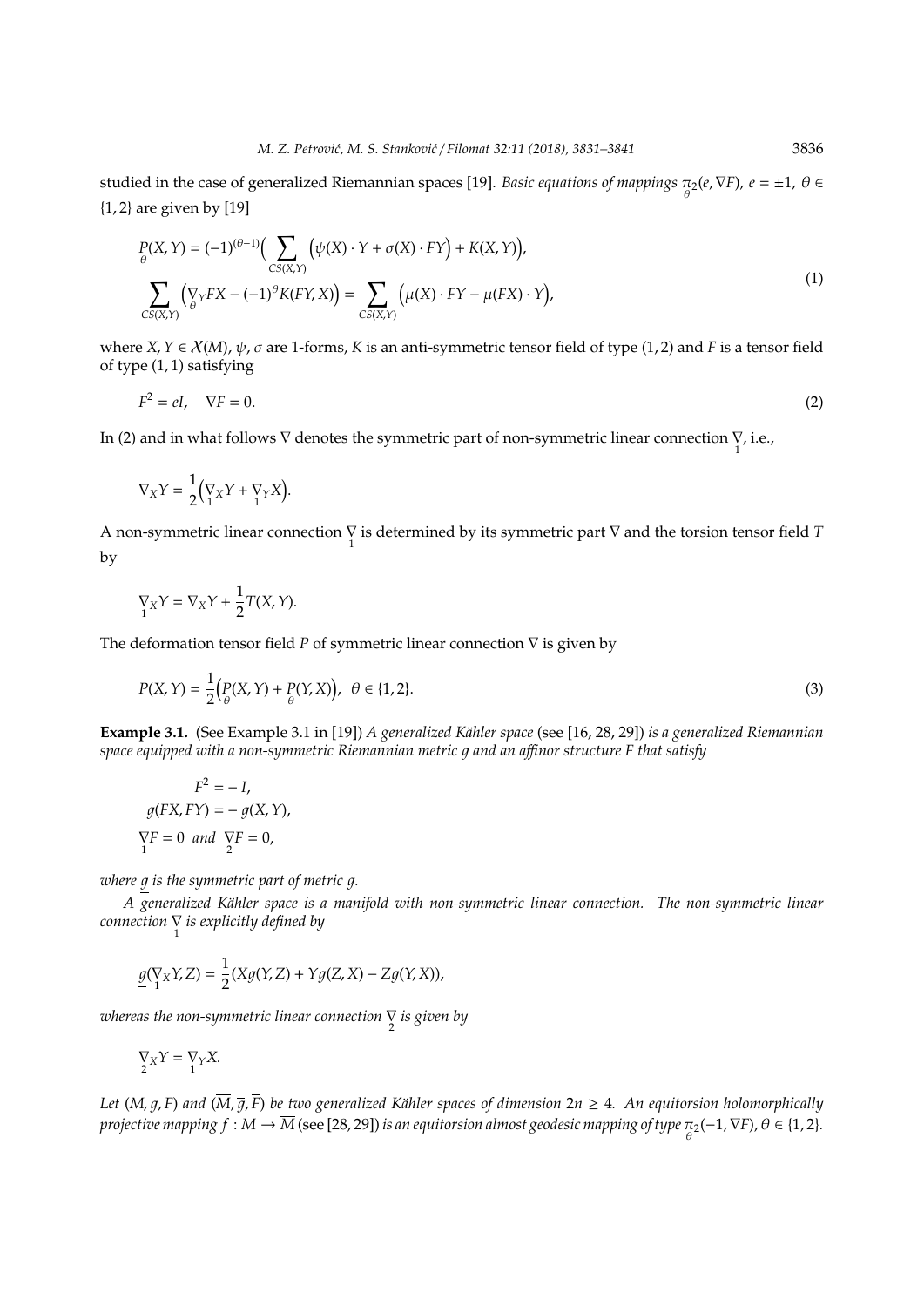On manifolds with non-symmetric linear connection one can define five independent curvature tensors [12, 14, 21]:

$$
R(X, Y)Z = \nabla_X \nabla_Y Z - \nabla_Y \nabla_X Z, \quad \theta = 1, 2; \nR(X, Y)Z = \nabla_X \nabla_Y Z - \nabla_Y \nabla_X Z + \nabla_{\nabla_Y X} Z - \nabla_{\nabla_X Y} Z; \nR(X, Y)Z = \nabla_X \nabla_Y Z - \nabla_Y \nabla_X Z + \nabla_{\nabla_Y X} Z - \nabla_{\nabla_X Y} Z; \nA(X, Y)Z = \nabla_X \nabla_Y Z - \nabla_Y \nabla_X Z + \nabla_{\nabla_Y X} Z - \nabla_Y \nabla_X Z; \nB(X, Y)Z = \n\frac{1}{2} (\nabla_X \nabla_Y Z - \nabla_Y \nabla_X Z + \nabla_X \nabla_Y Z - \nabla_Y \nabla_X Z).
$$
\n(4)

Curvature tensors *R* and  $\bar{R}$  of symmetric linear connections  $\nabla$  and  $\bar{\nabla}$ , respectively, satisfy the following relation [22], p. 170

$$
\overline{R}(X,Y)Z = R(X,Y)Z + (\nabla_X P)(Z,Y) - (\nabla_Y P)(Z,X) + P(P(Z,Y),X)
$$
  
- P(P(Z,X),Y). (5)

Relations between the curvature tensors  $\mathcal{R}(\theta = 1, \ldots, 5)$  and the curvature tensor  $\mathcal{R}$  are examined in [12]:

$$
R(X,Y)Z = R(X,Y)Z + \frac{1}{2}(\nabla_X T)(Z,Y) - \frac{1}{2}(\nabla_Y T)(Z,X) + \frac{1}{4}T(T(Z,Y),X) - \frac{1}{4}T(T(Z,X),Y);
$$
\n(6)  
\n
$$
R(X,Y)Z = R(X,Y)Z - \frac{1}{2}(\nabla_X T)(Z,Y) + \frac{1}{2}(\nabla_Y T)(Z,X) + \frac{1}{4}T(T(Z,Y),X) - \frac{1}{4}T(T(Z,X),Y);
$$
\n
$$
R(X,Y)Z = R(X,Y)Z + \frac{1}{2}(\nabla_X T)(Z,Y) + \frac{1}{2}(\nabla_Y T)(Z,X) - \frac{1}{4}T(T(Z,Y),X) + \frac{1}{4}T(T(Z,X),Y) + \frac{1}{2}T(T(Y,X),Z);
$$
\n
$$
R(X,Y)Z = R(X,Y)Z + \frac{1}{2}(\nabla_Z T)(Z,Y) + \frac{1}{2}(\nabla_Y T)(Z,X) - \frac{1}{4}T(T(Z,Y),X) + \frac{1}{4}T(T(Z,X),Y) + \frac{1}{2}T(T(Y,X),Z);
$$
\n
$$
R(X,Y)Z = R(X,Y)Z + \frac{1}{4}T(T(Z,Y),X) + \frac{1}{4}T(T(Z,X),Y).
$$

By  $\sum_{CA(\cdot,\cdot,\cdot)}$  we denote [19]

$$
\sum_{CA(Y,Z)} A(X,Y,Z) = A(X,Y,Z) - A(X,Z,Y),
$$

where *A* is an arbitrary tensor field.

Relations between the curvature tensors *R* and *R* ( $\theta = 1,...,5$ ) of generalized Riemannian (*M*, *g*) and  $(\overline{M}, \overline{g})$  with respect to special almost geodesic mappings  $\pi_2(e, \nabla F)$ ,  $e = \pm 1$  ( $\theta = 1, 2$ ) are derived in [19]. These relations are given in Proposition 3.2.

**Proposition 3.2.** Let  $f : M \to \overline{M}$  be an almost geodesic mapping of type  $\pi_2(e, \nabla F)$ ,  $e = \pm 1$ ,  $\theta \in \{1, 2\}$  and let  $\underset{\theta}{R}$ ,  $\overline{R}$ *are*  $\theta$ *-kind (* $\theta \in \{1,\ldots,5\}$ *) curvature tensors of manifolds M and*  $\overline{M}$  *with non-symmetric linear connections*  $\sum\limits_1$  *and*  $\overline{\sum\limits_1}$ *respectively. Then the following relations are valid*

$$
\overline{R}(X,Y)Z = R(X,Y)Z - \sum_{C A(X,Y)} \left(\lambda(Z,Y) \cdot X + \eta(Z,Y) \cdot FX - (\nabla_X K)(Z,Y) - \frac{1}{4} \overline{T}(\overline{T}(Z,Y),X) + \frac{1}{4} \overline{T}(T(Z,Y),X)\right),\tag{7}
$$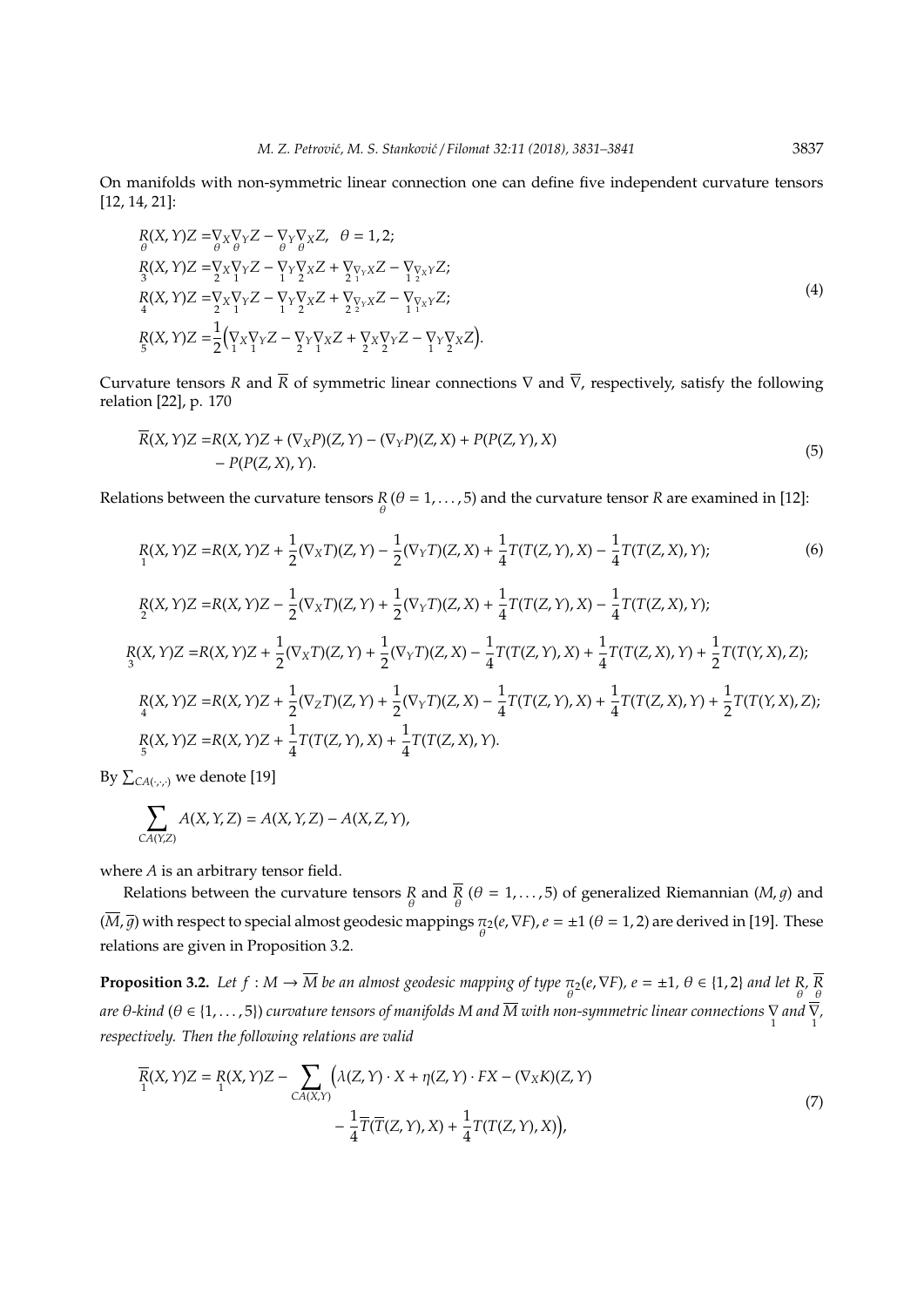$$
\overline{R}(X,Y)Z = \frac{R}{2}(X,Y)Z - \sum_{CA(X,Y)} (\lambda(Z,Y) \cdot X + \eta(Z,Y) \cdot FX + (\nabla_X K)(Z,Y) \n- \frac{1}{4} \overline{T}(\overline{T}(Z,Y),X) + \frac{1}{4} T(T(Z,Y),X)),
$$
\n
$$
\overline{R}(X,Y)Z = R(X,Y)Z - \sum_{CA(X,Y)} (\lambda(Z,Y) \cdot X + \eta(Z,Y) \cdot FX + \frac{1}{4} \overline{T}(\overline{T}(Z,Y),X) \n- \frac{1}{4} T(T(Z,Y),X) + \frac{1}{2} \overline{T}(\overline{T}(Y,X),Z) - \frac{1}{2} T(T(Y,X),Z) + \sum_{CS(X,Y)} (\nabla_X K)(Z,Y),
$$
\n
$$
\overline{R}(X,Y)Z = R(X,Y)Z - \sum_{CA(X,Y)} (\lambda(Z,Y) \cdot X + \eta(Z,Y) \cdot FX + \frac{1}{4} \overline{T}(\overline{T}(Z,Y),X) \n- \frac{1}{4} T(T(Z,Y),X) - \frac{1}{2} \overline{T}(\overline{T}(Y,X),Z) + \frac{1}{2} T(T(Y,X),Z) + \sum_{CS(X,Y)} (\nabla_Z K)(X,Y),
$$
\n
$$
\overline{R}(X,Y)Z = R(X,Y)Z - \sum_{CA(X,Y)} (\lambda(Z,Y) \cdot X + \eta(Z,Y) \cdot FX) + \sum_{CS(X,Y)} (\frac{1}{4} \overline{T}(\overline{T}(Z,Y),X) - \frac{1}{4} T(T(Z,Y),X)),
$$

*where* λ *and* η *are symmetric bilinear forms given by*

$$
\lambda(X,Y) = (\nabla_Y \psi)(X) + e\sigma(X) \cdot \sigma(Y) - \psi(X) \cdot \psi(Y) - \sum_{CS(X,Y)} \sigma(X) \cdot \psi(FY),
$$
  

$$
\eta(X,Y) = (\nabla_Y \sigma)(X) - \sum_{CS(X,Y)} \sigma(X) \cdot \sigma(FY).
$$

## **4. Invariants of Special Equitorsion Almost Geodesic Mappings of the Second Type**

An almost geodesic mapping  $f : M \to \overline{M}$  of the second type has the *property of reciprocity* (see [22, 25]) if its inverse mapping  $f^{-1}$  :  $\overline{M}$  →  $M$  is an almost geodesic mapping of the second type and corresponds to the same affinor structure *F*. Since the deformation tensor fields  $\frac{P}{1}$  and  $\frac{\overline{P}}{1}$  of linear connections  $\frac{\nabla}{1}$  and  $\frac{\overline{\nabla}}{1}$  with respect to the mappings *f* and *f* −1 satisfy the relation

$$
\overline{P}_{1}(X,Y)=-P_{1}(X,Y),
$$

without loss of generality we can suppose

$$
\overline{\psi} = -\psi, \quad \overline{\sigma} = -\sigma, \quad \overline{F} = F, \quad \overline{K} = -K.
$$

**Proposition 4.1.** Let M and  $\overline{M}$  be two n-dimensional differentiable manifolds with non-symmetric linear connection. *A necessary and sufficient condition for an almost geodesic mapping*  $f : M \to \overline{M}$  *of type*  $\pi_2$  *to have the property of reciprocity is expressed by the following relation*

$$
F^2 = \alpha I + \beta F,
$$

*where F is the a*ffi*nor structure corresponding to the mapping f , and* α*,* β *are invariants (scalar functions).*

It is a simple matter to verify that almost geodesic mappings of type  $\pi_2(e, \nabla F)$ ,  $e = \pm 1$ ,  $\theta \in \{1, 2\}$  have the property of reciprocity [19].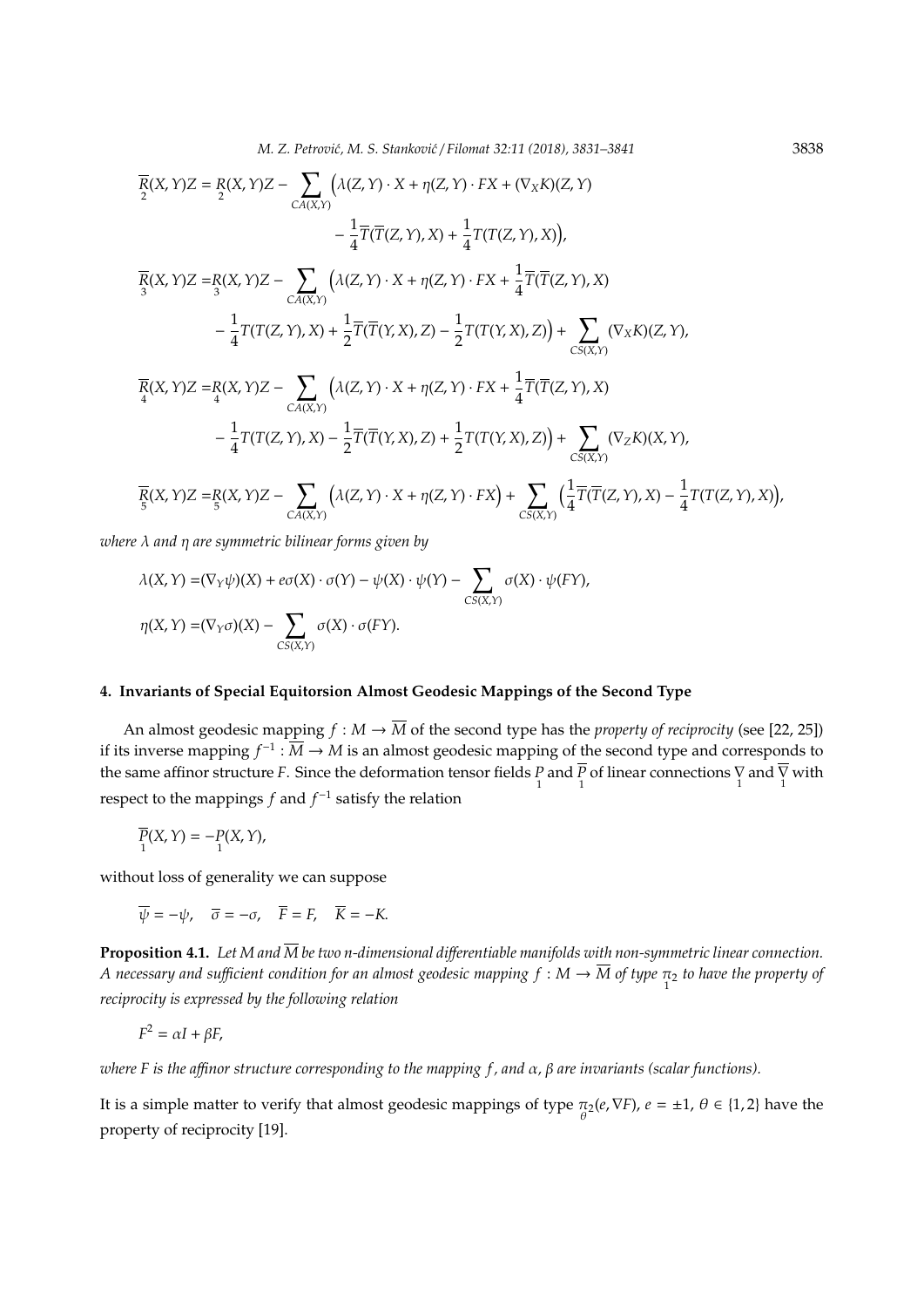**Definition 4.2.** [18, 19] *Let M and M be two n-dimensional a*ffi*ne connected manifolds with torsion tensor fields T* and  $\overline{T}$ , respectively. An almost geodesic mapping  $f : M \to \overline{M}$  is an equitorsion almost geodesic mapping if the *torsion tensor is preserved, i.e.,*

$$
T(X,Y) = \overline{T}(X,Y). \tag{8}
$$

Let *M* and  $\overline{M}$  be two *n*-dimensional manifolds with non-symmetric linear connection and let  $f : M \to \overline{M}$  be an equitorsion almost geodesic mapping of type  $\pi_2(e,\nabla F)$ ,  $\theta \in \{1,2\}$ ,  $e=\pm 1$ . Let us construct the geometric objects  $W$ ,  $\theta = 1, \ldots, 5$  in the same way as in [19]

$$
\widetilde{W}(X,Y)Z = R(X,Y)Z + \sum_{CA(X,Y)} \left( \omega(Z,X)Y - \frac{1}{2} \nabla_X \sigma(Z)FY - \frac{1}{4} T(T(Z,Y),X) \right),\tag{9}
$$

where

$$
\omega(Z, X) = \frac{1}{N-1} \Bigl( \mathrm{Ric}(Z, X) - \frac{1}{2} (\nabla_{FX}\sigma)(Z) - \frac{1}{4} \sum_{CA(X, Y)} \mathrm{Tr}\Bigl( Y \rightarrow T(T(Z, X), Y) \Bigr) \Bigr);
$$

$$
\widetilde{W}(X,Y)Z = R(X,Y)Z + \sum_{CA(X,Y)} \left( \omega(Z,X) \cdot Y - \frac{1}{2} (\nabla_X \sigma)(Z) \cdot FY - \frac{1}{4} T(T(Z,Y),X) \right),\tag{10}
$$

where

$$
\omega_{2}(Z, X) = \frac{1}{N-1} \Big( \text{Ric}(Z, X) - \frac{1}{2} (\nabla_{FX}\sigma)(Z) - \frac{1}{4} \sum_{C A(X,Y)} \text{Tr}\Big(Y \to T(T(Z, X), Y)\Big) \Big);
$$
  
\n
$$
\widetilde{W}(X, Y)Z = R(X, Y)Z + \sum_{C A(X,Y)} \Big( \omega_{3}(Z, X) \cdot Y - \frac{1}{2} (\nabla_{X}\sigma)(Z) \cdot FY + \frac{1}{4} T(T(Z, Y), X) + \frac{1}{2} T(T(Y, X), Z) \Big), \tag{11}
$$

where

$$
\omega_{3}(Z, X) = \frac{1}{N-1} \Big( \text{Ric}(Z, X) - \frac{1}{2} (\nabla_{FX}\sigma)(Z) + \frac{1}{4} \sum_{C A(X,Y)} \text{Tr}\Big(Y \to T(T(Z, X), Y)\Big) \n+ \frac{1}{2} \text{Tr}\Big(Y \to T(T(X, Y), Z)\Big)\Big); \n\widetilde{W}(X, Y)Z = R(X, Y)Z + \sum_{C A(X,Y)} \Big(\omega_{4}(Z, X) \cdot Y - \frac{1}{2} (\nabla_{X}\sigma)(Z)FY + \frac{1}{4} T(T(Z, Y), X) \n- \frac{1}{2} T(T(Y, X), Z)\Big),
$$
\n(12)

where

$$
\omega(Z, X) = \frac{1}{N-1} \Big( \text{Ric}(Z, X) - \frac{1}{2} (\nabla_{FX}\sigma)(Z) + \frac{1}{4} \sum_{C A(X,Y)} \text{Tr}\Big(Y \to T(T(Z, X), Y)\Big) - \frac{1}{2} \text{Tr}\Big(Y \to T(T(X, Y), Z)\Big) \Big);
$$
  

$$
\widetilde{W}(X, Y)Z = R(X, Y)Z + \sum_{C A(X,Y)} \Big(\omega(Z, X) \cdot Y - \frac{1}{2} (\nabla_X \sigma)(Z) FY\Big) - \sum_{C S(Y,X)} \frac{1}{4} T(T(Z, Y), X),
$$
 (13)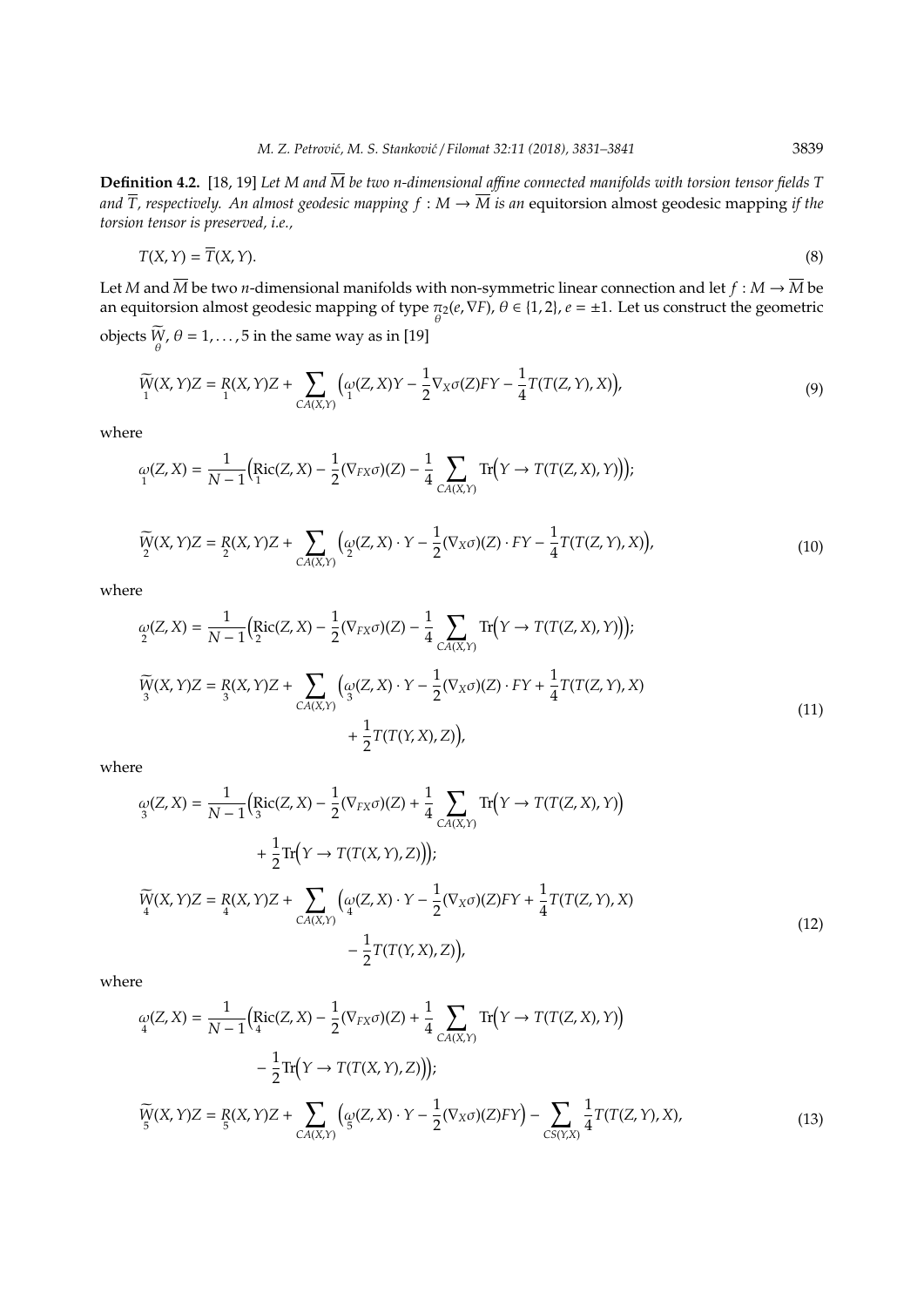where

$$
\omega_{5}(Z,X)=\frac{1}{N-1}\Big(\mathrm{Ric}(Z,X)-\frac{1}{2}(\nabla_{FX}\sigma)(Z)-\frac{1}{4}\sum_{CS(Y,X)}\mathrm{Tr}\Big(Y\to T(T(Z,X),Y)\Big)\Big).
$$

We consider special equitorsion almost geodesic mappings of type  $\pi_2(e, \nabla F)$ ,  $\theta \in \{1, 2\}$ ,  $e = \pm 1$  between manifolds with non-symmetric linear connection. By applying the same technique as in [19] we obtained the invariant geometric objects with respect to these mappings that are algebraically identical with those in the case of generalized Riemannian spaces derived in [19].

**Proposition 4.3.** Let M and  $\overline{M}$  be two n-dimensional manifolds with non-symmetric linear connection and let  $f: M \to \overline{M}$  be an equitorsion almost geodesic mapping of type  $\pi_2(e,\nabla F)$ ,  $\theta \in \{1,2\}$ ,  $e=\pm 1$ . The geometric objects *W*,  $\theta = 1, \ldots, 5$  *defined by* (9)–(13) *are invariant with respect to the mapping*  $f$ .

#### **5. Conclusion**

First, for almost geodesic mappings of the second type between manifolds with non-symmetric linear connection mixed systems of Cauchy type in covariant derivatives of the first and second kind are examined. These are analogous to the related system of Cauchy type for the existence of almost geodesic mappings of the second type between affine connected manifolds without torsion which could be found in the famous book by Sinyukov [22]. In that manner we filled the gap in the theory of almost geodesic mappings of the second type between manifolds with non-symmetric linear connection.

Second, we considered special almost geodesic mappings of the second type between manifolds with non-symmetric linear connection. The same type of almost geodesic mappings between semi-symmetric Riemannian spaces was under consideration in the paper [23] which had motivated us to consider such mappings in the more general situation and to find some invariant geometric objects of these mappings. The special almost geodesic mapping  $f : M \to \overline{M}$  of the second type are considered in the particular cases, when the manifolds *M* and *M* were generalized Riemannian or Kähler manifolds [19], and in the present paper these mappings were considered between manifolds with non-symmetric linear connection.

### **References**

- [1] V.E. Berezovski, J. Mikeš, On the classification of almost geodesic mapings of affine connection spaces,. Acta Univ. Palacki. Olomouc, Fac. Rer. Nat. Math., Vol. 35, No. 1, (1996), 21–24.
- [2] V.E. Berezovski, J. Mikeš, *On special almost geodesic mappings of type* π<sub>1</sub> of spaces with affine connection,. Acta Univ. Palacki. Olomouc, Fac. Rer. Nat. Math., Vol. 43, No. 1, (2004), 21–26.
- [3] V.E. Berezovski, J. Mikeš, Almost geodesic mappings of spaces with affine connection, J. Math. Sci., Vol. 207, No. 3, (2015), 389-409.
- [4] V.E. Berezovski, J. Mikeš, A. Vanžurová, Fundamental PDE's of the Canonical Almost Geodesic Mappings of Type π<sub>1</sub>, Bull. Malays. Math. Sci. Soc. (2), Vol. 37, No.3, (2014), 647–659.
- [5] A. Einstein, *Relativistic theory of the non-symmetric field*, Append. II in "The meaning of relativity", 5th edition, Princeton, 1955.
- [6] I. Hinterleitner, J. Mikeš, *Geodesic mappings and Einstein Spaces*, Geometric Methods in Physics, Trends in Mathematics (2013), pp 331–335.
- [7] J. Mikeš, Geodesic mappings of affine-connected and Riemannian spaces, J. Math. Sci., New York, Vol. 78, No. 3, (1996), 311–333.
- [8] J. Mikeš, Holomorphically projective mappings and their generalizations, J. Math. Sci., New York, Vol. 89, No. 3, (1998), 1334-1353. [9] J. Mikeš, O. Pokorná, G. Starko, On almost geodesic mappings π<sub>2</sub>(e) onto Riemannian spaces, Rendiconti del circolo matematico di Palermo, Serie II, Suppl. 72 (2004), 151–157.
- [10] J. Mikeš, A. Vanžurová, I. Hinterleitner, Geodesic Mappings and Some Generalizations, Univ. Print, Olomouc, 2009.
- [11] J. Mikeš et al., Differential geometry of special mappings, Palacký Univ. Press, Olomouc, 2015.
- [12] S.M. Minčić, *Independent curvature tensors and pseudotensors of spaces with non-symmetric affine connexion*, Colloquia Mathematica Societatis János Bolayai, 31, Differential Geometry, Budapest (Hungary), (1979), 445-460.
- [13] S.M. Minčić, Ricci identities in the space of non-symmetric affine connexion, Mat. Vesn., 10(25), Sv.2, (1973), 161-172
- [14] S.M. Minčić, Some characteristics of curvature tensors of non-symmetric affine connexion, 12th Yugoslav Geometrical Seminar (Novi Sad, 1998), Novi Sad J. Math., Vol. 6, No. 3, (1999), 169–183.
- [15] S.M. Minčić, On Ricci type identities in manifolds with non-symmetric affine connection, Publ. Inst. Math. (Beograd) (N.S.), 94(108), (2013), 205–217.